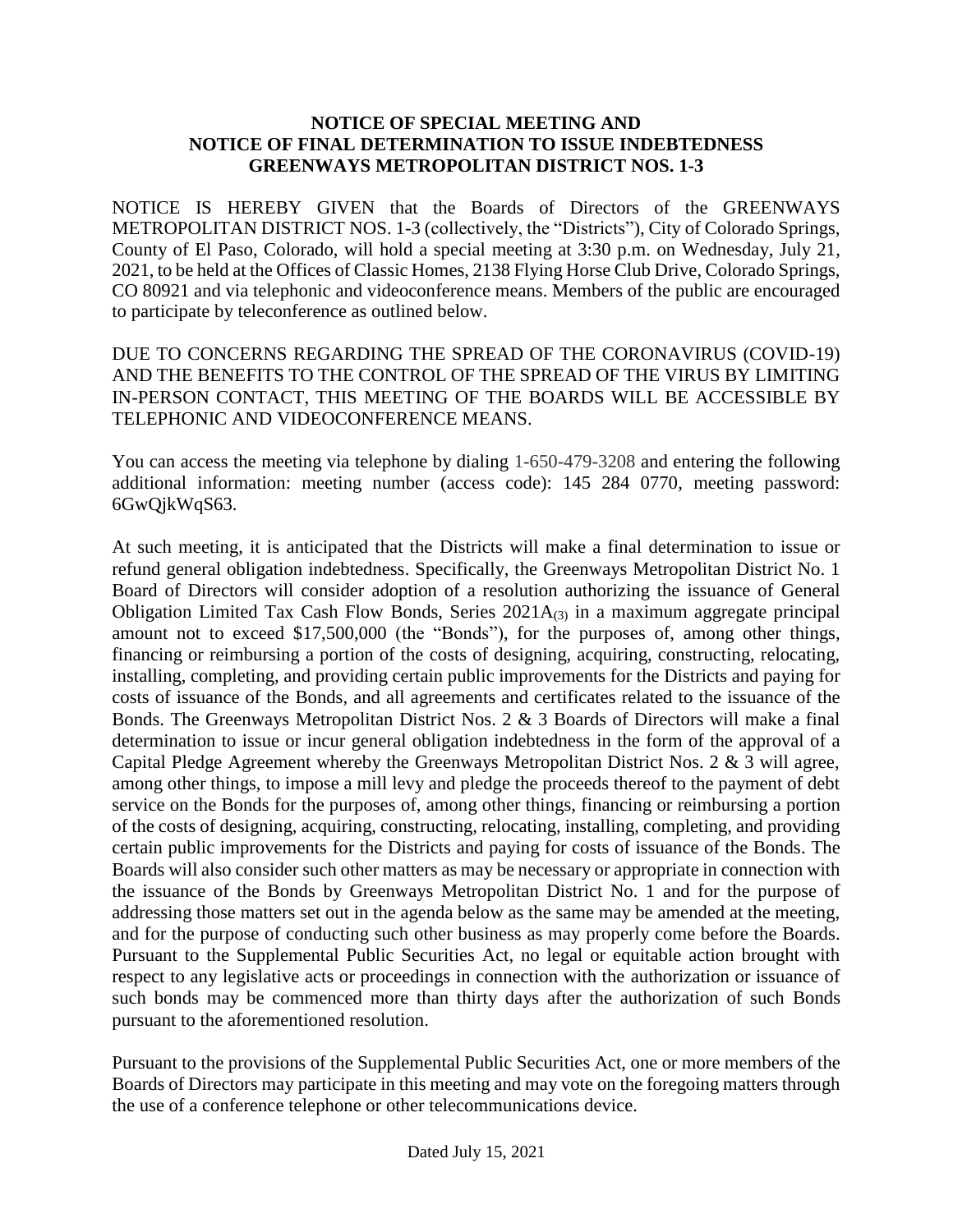The meeting is open to the public.

BY ORDER OF THE BOARDS OF DIRECTORS: GREENWAYS METROPOLITAN DISTRICT NOS. 1-3 By: /s/ James Boulton, President

Posted in one public place within each of the Districts not less than 24 hours prior to the meeting.

\_\_\_\_\_\_\_\_\_\_\_\_\_\_\_\_\_\_\_\_\_\_\_\_\_\_\_\_\_\_\_\_\_\_\_\_\_\_\_\_\_\_\_\_\_\_\_\_\_\_\_\_\_\_\_\_\_\_\_\_\_\_\_\_\_\_\_\_\_\_\_\_\_\_\_\_\_\_

## **AGENDA**

- 1. Call to Order
- 2. Approval of Agenda & Meeting Location
- 3. Disclosure of Potential Conflicts of Interest
- 4. Public Comment (limited to 3 minutes per person)
- 5. Consider for Approval the Minutes of the December 15, 2020 Organizational Meeting
- 6. Financial Matters
	- a. Claims
	- b. Accountant's Reports
	- c. Discussion and possible action regarding a final determination for the issuance by District No. 1 of its General Obligation Limited Tax Cash Flow Bonds Series  $2021A_{(3)}$ , Series 2021 in a maximum aggregate principal amount not to exceed \$17,500,000 by adoption of a resolution
	- d. Discussion and possible action to make a final determination by District Nos. 2 & 3 to approve the Capital Pledge Agreement and to approve the Resolution Concerning the Approval of a Capital Pledge Agreement.
	- e. Such other matters as may be necessary or appropriate in connection with the bond issuance
	- f. Identify and authorize a District Representative to approve and execute documents and other items related to the proposed issuance of Bonds
	- g. Consider for approval the proposed Post Issuance Tax Compliance Policy related to the proposed bond issuance and identify a responsible person
- 7. Attorney Items
	- a. Review and Consider for Approval Amendment to Intergovernmental District Facilities Construction and Service Agreement
	- b. Review and Consider Ratification of PILOT Covenant.
- 8. Director Items